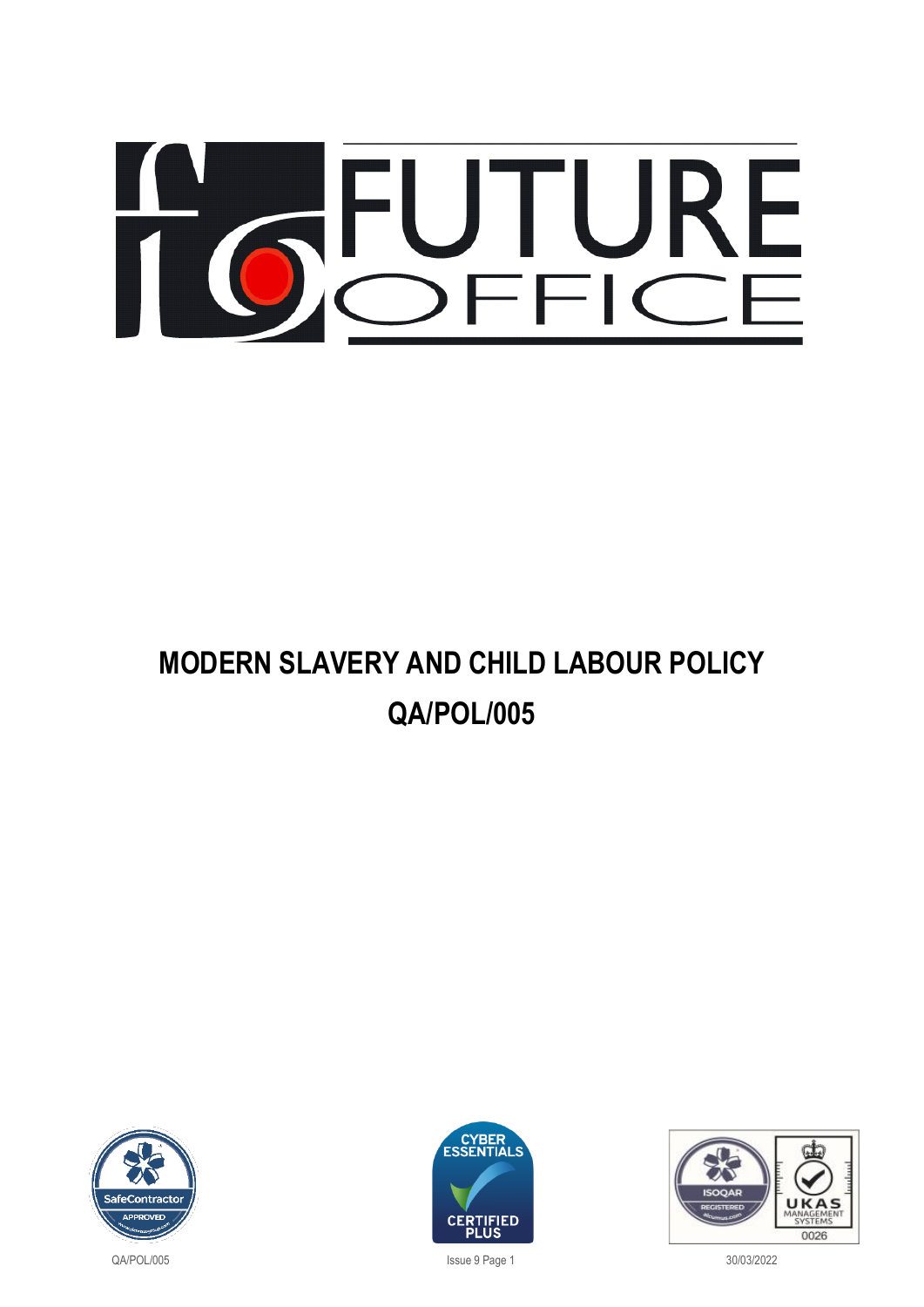# **Definitions**

Future Office Limited considers that modern slavery encompasses:

- Human trafficking;
- Forced work, through mental or physical threat;
- Being owned or controlled by an employer through mental or physical abuse or the threat of abuse;
- Being dehumanised, treated as a commodity or being bought or sold as property;
- Being physically constrained or to have restriction placed on freedom of movement.

### **Commitment**

Future Office Limited acknowledges its responsibilities in relation to tackling modern slavery and commits to complying with the provisions in the Modern Slavery Act 2015. Future Office Limited understands that this requires an ongoing review of both its internal practices in relation to its labour force and, additionally, its supply chains.

Future Office Limited does not enter into business with any other organisation, in the United Kingdom or abroad, which knowingly supports or is found to involve itself in slavery, servitude and forced or compulsory labour.

No labour provided to Future Office Limited in the pursuance of the provision of its own services is obtained by means of slavery or human trafficking. The company strictly adheres to the minimum standards required in relation to its responsibilities under relevant employment legislation.

### **Potential Exposure**

In general, Future Office Limited considers its exposure to slavery/human trafficking to be relatively limited. Nonetheless, it will take any steps necessary to ensure that such practices do not take place in its business nor the business of any organisation that supplies goods and/or services to it.

### **Steps**

Future Office Limited carries out due diligence processes in relation to ensuring slavery and/or human trafficking does not take place in its organisation or supply chains, including conducting a review of the controls of its suppliers.

Future Office Limited has not, to its knowledge, conducted any business with another organisation which has been found to have involved itself with modern slavery.

#### **Company Child Labour Policy**

Future Office Limited acknowledges the fact that child labour occurs in many countries. However, Future Office Limited does not accept child labour, and works actively against it. The complexity of the child labour issue requires a consistent, long-term effort to create sustainable and broad-based solutions in order to reach our goal; **that** no products delivered to Future Office Limited are produced by child labour.

Future Office Limited respects different cultures and values in countries where it operates and sources its products, but does not compromise on the basic requirements regarding the Rights of the Child.

Future Office Limited Child Labour Policy has been established in order to make the Future Office Limited position clear to suppliers and their co-workers, as well as any other parties. The requirements in this code of conduct are mandatory to all suppliers and their sub-contractors.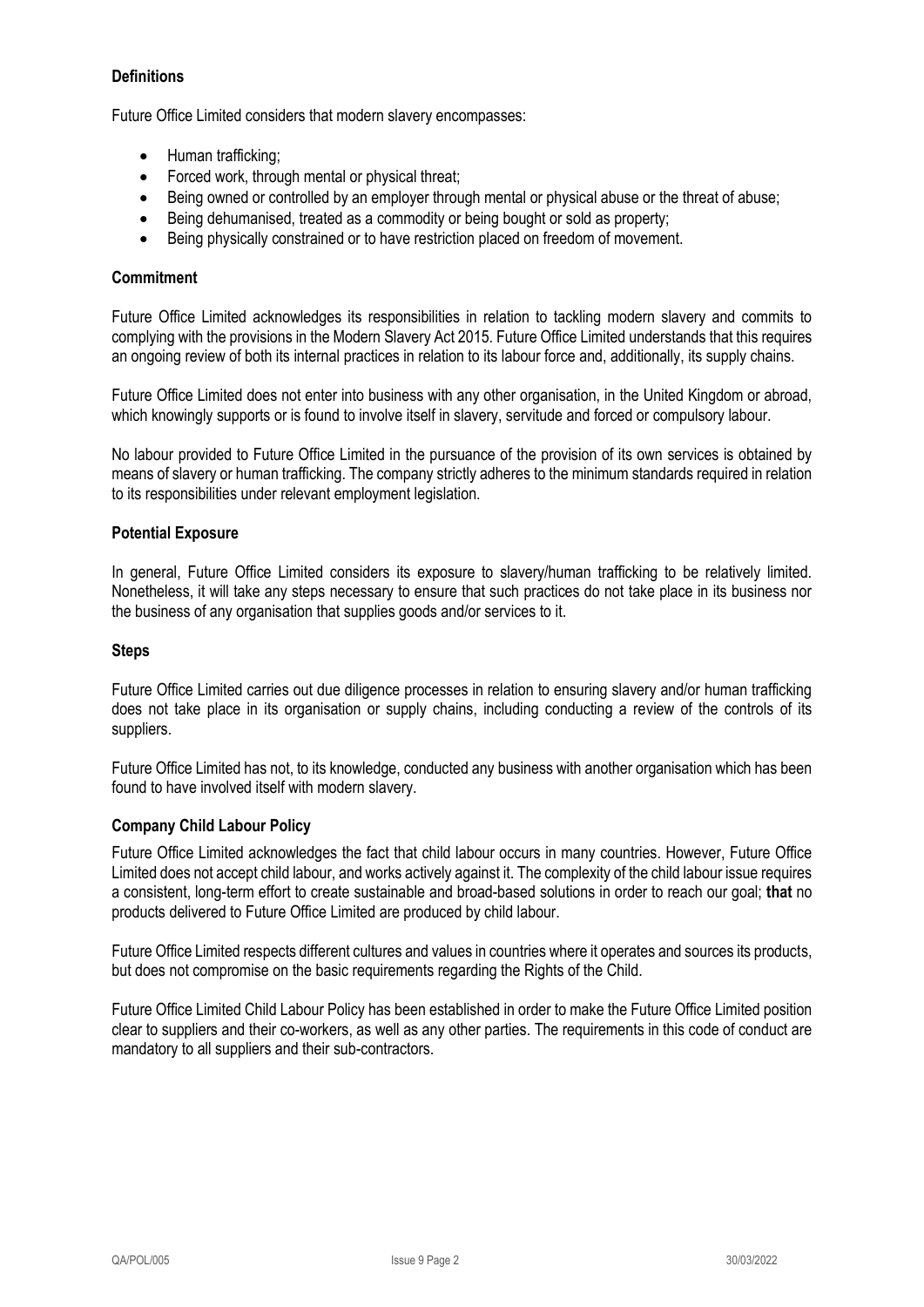# **General Principle**

Future Office Limited does not accept child labour.

Future Office Limited supports the United Nations (U.N.) Convention on the Rights of the Child (1989).

Future Office Limited child labour policy is based on this Convention, which stipulates:

- "All actions concerning the child shall take full account of his or her best interests." Article 3.
- "The right of the child to be protected from economic exploitation and from performing any work that is likely to be hazardous or to interfere with the child's education, or to be harmful to the child's health or physical, mental, spiritual, moral or social development". Article 32.1.

In addition, this policy is based on the International Labour Organisation (ILO) Minimum Age Convention no. 138 (1973). According to this convention, the word "Child" is defined as any person below fifteen (15) years of age, unless local minimum age law stipulates a higher age for work or mandatory schooling, in which case the higher age would apply. If, however, the local minimum working age is set at fourteen (14) years of age in accordance with exceptions for developing countries, the lower age will apply.

This Policy also incorporates the ILO Convention on the Worst Forms of Child Labour no. 182 (1999).

#### **Implementation**

All actions to avoid child labour shall be implemented by taking a child's best interests into account. Future Office Limited requires that all suppliers shall recognise the U.N. Convention on the Rights of the Child, and that the suppliers comply with all relevant national and international laws, regulations and provisions applicable in the country of production.

Suppliers are obliged to take the appropriate measures to ensure that no child labour occurs at suppliers' and their sub-contractors' places of production.

If child labour is found in any place of production, Future Office Limited will require the supplier to implement a corrective action plan. If corrective action is not implemented within the agreed time-frame, or if repeated violations occur, Future Office Limited will terminate all business with the supplier concerned. The corrective action plan shall take the child's best interests into consideration, i.e. family and social situation and level of education. Care shall be taken not merely to move child labour from one supplier's workplace to another, but to enable more viable and sustainable alternatives for the child's development.

The supplier shall effectively communicate to all its sub-contractors, as well as to its own co-workers, the content of Future Office Limited Child Labour Policy, and ensure that all measures required are implemented accordingly.

#### **Young Workers**

Future Office Limited supports the legal employment of young workers.

Young workers of legal working age have, until the age of 18, the right to be protected from any type of employment or work which, by its nature or the circumstances in which it is carried out, is likely to jeopardise their health, safety or morals.

Future Office Limited therefore requires all its suppliers to ensure that young workers are treated according to the law; this includes measures to avoid hazardous jobs, night shifts and ensure minimum wages. Limits for working hours and overtime should be set with special consideration to the workers' young age.

#### **Labour force register**

The supplier shall maintain documentation for every worker verifying the worker's date of birth. In countries where such official documents are not available, the supplier must use appropriate assessment methods as per local practice and law.